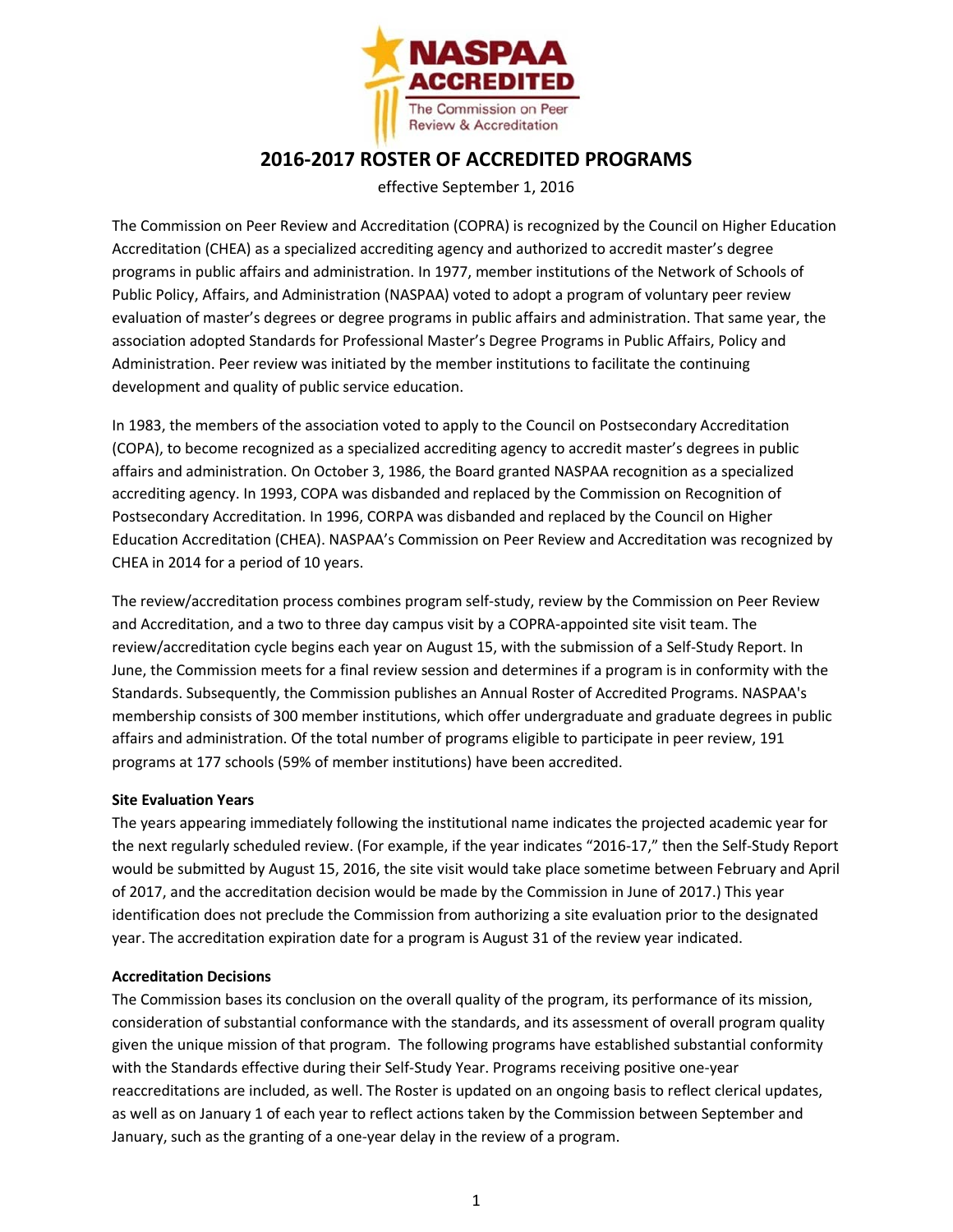## **ANNUAL ROSTER OF ACCREDITED PROGRAMS**

updated September 1, 2016

*Accredited programs are delineated below, alphabetically by country.*

|                |                                                                                                                                                            | Accredited through |
|----------------|------------------------------------------------------------------------------------------------------------------------------------------------------------|--------------------|
| <b>China</b>   |                                                                                                                                                            |                    |
| <b>BEIJING</b> |                                                                                                                                                            |                    |
|                | <b>Tsinghua University</b><br>School of Public Policy and Management<br>MASTER OF PUBLIC ADMINISTRATION                                                    | 2019-20            |
| <b>Egypt</b>   |                                                                                                                                                            |                    |
| <b>CAIRO</b>   |                                                                                                                                                            |                    |
|                | The American University in Cairo<br>School of Global Affairs and Public Policy<br><b>MASTER OF PUBLIC ADMINISTRATION</b><br><b>MASTER OF PUBLIC POLICY</b> | 2021-22            |
|                | <b>Republic of Korea</b>                                                                                                                                   |                    |
| <b>SEOUL</b>   | <b>KDI School of Public Policy and Management</b><br><b>MASTER OF PUBLIC POLICY</b>                                                                        | 2020-21            |
|                | <b>United States of America</b>                                                                                                                            |                    |
| <b>ALABAMA</b> |                                                                                                                                                            |                    |
|                | <b>Auburn University at Auburn</b>                                                                                                                         | 2018-19            |
|                | Department of Political Science<br><b>MASTER OF PUBLIC ADMINISTRATION</b>                                                                                  |                    |
|                | <b>Auburn University at Montgomery</b>                                                                                                                     | 2020-21            |
|                | Dept of Political Science & Public Administration<br>MASTER OF PUBLIC ADMINISTRATION                                                                       |                    |
|                | <b>Jacksonville State University</b>                                                                                                                       | 2019-20            |
|                | College of Arts and Sciences                                                                                                                               |                    |
|                | MASTER OF PUBLIC ADMINISTRATION                                                                                                                            |                    |
|                | The University of Alabama at Birmingham                                                                                                                    | 2022-23            |
|                | Department of Government                                                                                                                                   |                    |
|                | MASTER OF PUBLIC ADMINISTRATION                                                                                                                            |                    |
|                | <b>Troy University</b>                                                                                                                                     | 2016-17            |
|                | Department of Political Science                                                                                                                            |                    |
|                | MASTER OF PUBLIC ADMINISTRATION                                                                                                                            |                    |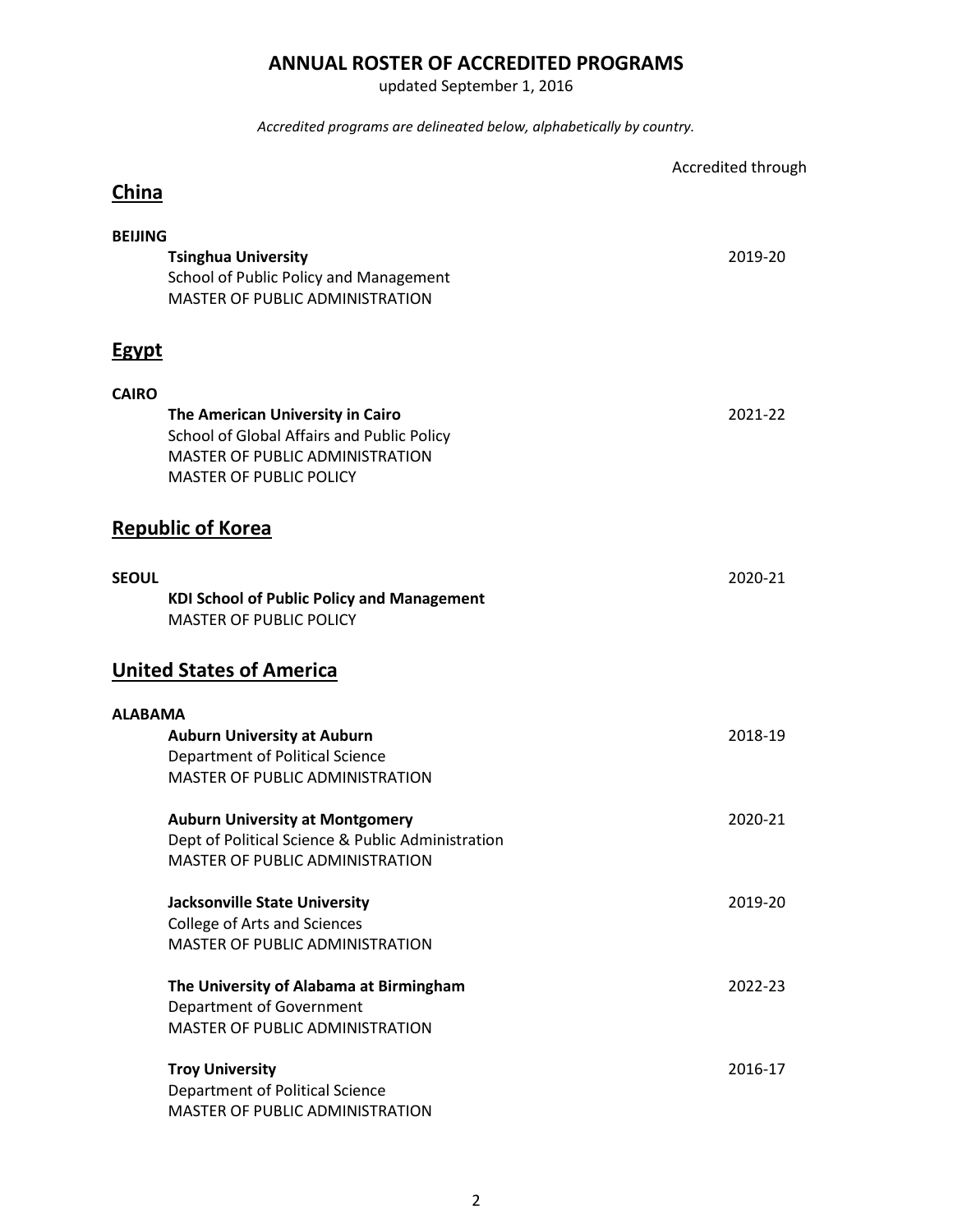| <b>ARIZONA</b>                                      |         |
|-----------------------------------------------------|---------|
| <b>Arizona State University</b>                     | 2016-17 |
| <b>School of Public Affairs</b>                     |         |
| MASTER OF PUBLIC ADMINISTRATION                     |         |
| The University of Arizona                           | 2022-23 |
| School of Government & Public Policy                |         |
| MASTER OF PUBLIC ADMINISTRATION                     |         |
| <b>ARKANSAS</b>                                     |         |
| <b>Arkansas State University</b>                    | 2021-22 |
| Department of Political Science                     |         |
| <b>MASTER OF PUBLIC ADMINISTRATION</b>              |         |
|                                                     |         |
| <b>University of Arkansas at Little Rock</b>        | 2020-21 |
| Institute of Government                             |         |
| MASTER OF PUBLIC ADMINISTRATION                     |         |
| <b>CALIFORNIA</b>                                   |         |
| California State Polytechnic University, Pomona     | 2019-20 |
| <b>Political Science Department</b>                 |         |
| <b>MASTER OF PUBLIC ADMINISTRATION</b>              |         |
| <b>California State University, Bakersfield</b>     | 2016-17 |
| Department of Public Policy & Administration        |         |
| MASTER OF PUBLIC ADMINISTRATION                     |         |
|                                                     |         |
| <b>California State University, Chico</b>           | 2017-18 |
| Department of Political Science                     |         |
| MASTER OF PUBLIC ADMINISTRATION                     |         |
| <b>California State University, Dominguez Hills</b> | 2022-23 |
| Department of Public Admin and Public Policy        |         |
| MASTER OF PUBLIC ADMINISTRATION                     |         |
|                                                     |         |
| <b>California State University, Fresno</b>          | 2019-20 |
| Department of Political Science                     |         |
| MASTER OF PUBLIC ADMINISTRATION                     |         |
| <b>California State University, Fullerton</b>       | 2016-17 |
| Division of Politics, Administration, and Justice   |         |
| MASTER OF PUBLIC ADMINISTRATION                     |         |
| <b>California State University, Long Beach</b>      | 2016-17 |
| Graduate Center for Public Policy & Administration  |         |
| MASTER OF PUBLIC ADMINISTRATION                     |         |
| <b>California State University, Los Angeles</b>     | 2021-22 |
| Department of Political Science                     |         |
| MASTER OF SCIENCE IN PUBLIC ADMINISTRATION          |         |
|                                                     |         |
| California State University, San Bernardino         | 2016-17 |
| Department of Public Administration                 |         |
| MASTER OF PUBLIC ADMINISTRATION                     |         |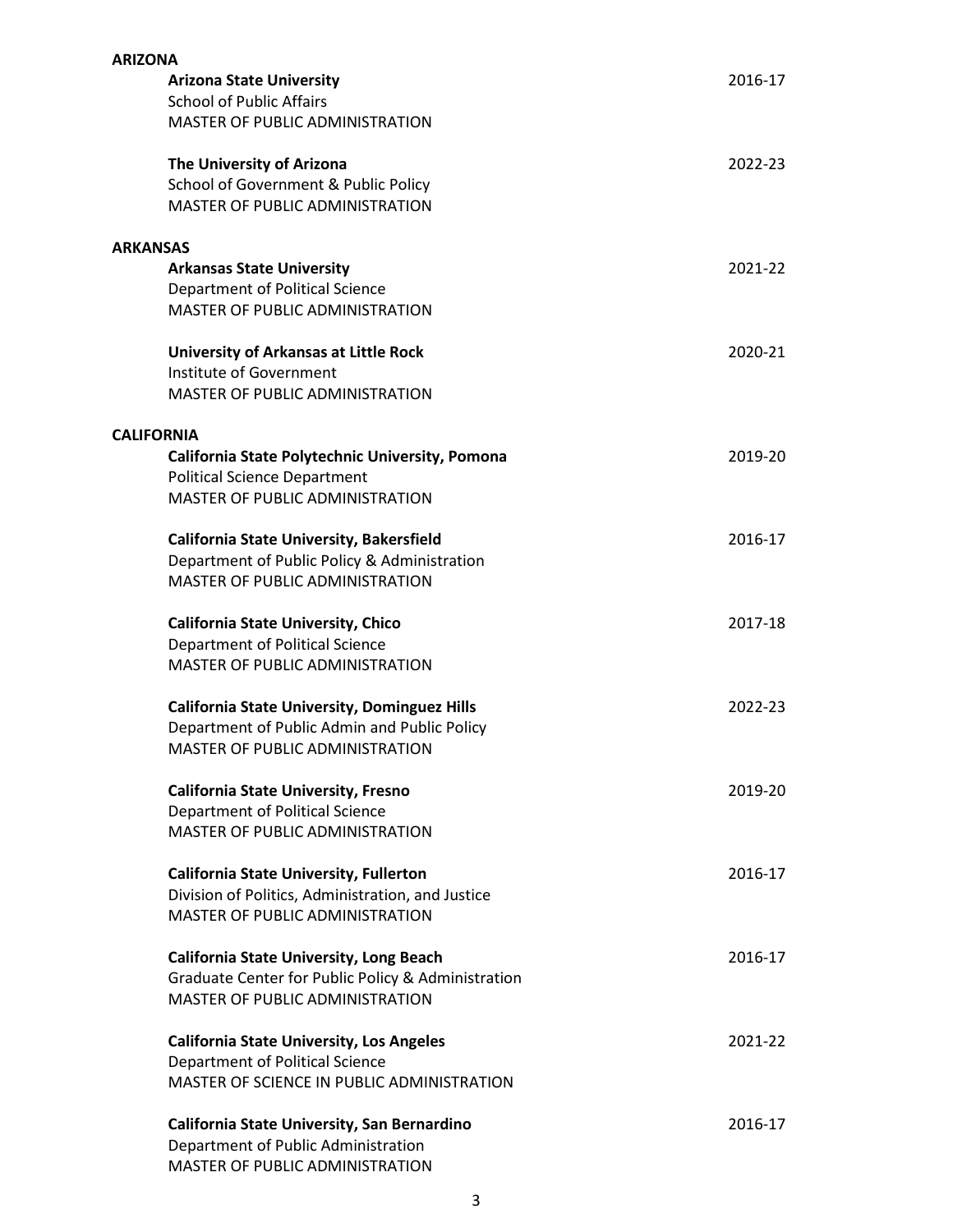| <b>California State University, Stanislaus</b><br>Department of Political Science and Public Administration<br>MASTER OF PUBLIC ADMINISTRATION                            | 2016-17 |
|---------------------------------------------------------------------------------------------------------------------------------------------------------------------------|---------|
| <b>Naval Postgraduate School</b><br>Graduate School of Business and Public Policy<br>DEFENSE-FOCUSED MASTER OF BUSINESS ADMINISTRATION<br>MASTER OF SCIENCE IN MANAGEMENT | 2021-22 |
| <b>San Diego State University</b><br><b>School of Public Affairs</b><br>MASTER OF PUBLIC ADMINISTRATION                                                                   | 2020-21 |
| <b>San Francisco State University</b><br>Department of Public Administration<br>MASTER OF PUBLIC ADMINISTRATION                                                           | 2020-21 |
| <b>San Jose State University</b><br><b>Department of Political Science</b><br>MASTER IN PUBLIC ADMINISTRATION                                                             | 2016-17 |
| <b>University of La Verne</b><br>Department of Public and Health Administration<br><b>MASTER OF PUBLIC ADMINISTRATION</b>                                                 | 2020-21 |
| <b>University of San Francisco</b><br><b>School of Management</b><br>MASTER OF PUBLIC ADMINISTRATION                                                                      | 2018-19 |
| University of Southern California<br>Sol Price School of Public Policy<br>MASTER OF PUBLIC ADMINISTRATION                                                                 | 2019-20 |
| <b>COLORADO</b><br>University of Colorado, Colorado Springs<br><b>School of Public Affairs</b><br>MASTER OF PUBLIC ADMINISTRATION                                         | 2020-21 |
| <b>University of Colorado, Denver</b><br><b>School of Public Affairs</b><br>MASTER OF PUBLIC ADMINISTRATION                                                               | 2020-21 |
| <b>CONNECTICUT</b><br><b>University of Connecticut</b><br>Department of Public Policy<br>MASTER OF PUBLIC ADMINISTRATION                                                  | 2017-18 |
| <b>DELAWARE</b><br><b>University of Delaware</b><br>School of Public Policy and Administration<br>MASTER OF PUBLIC ADMINISTRATION                                         | 2018-19 |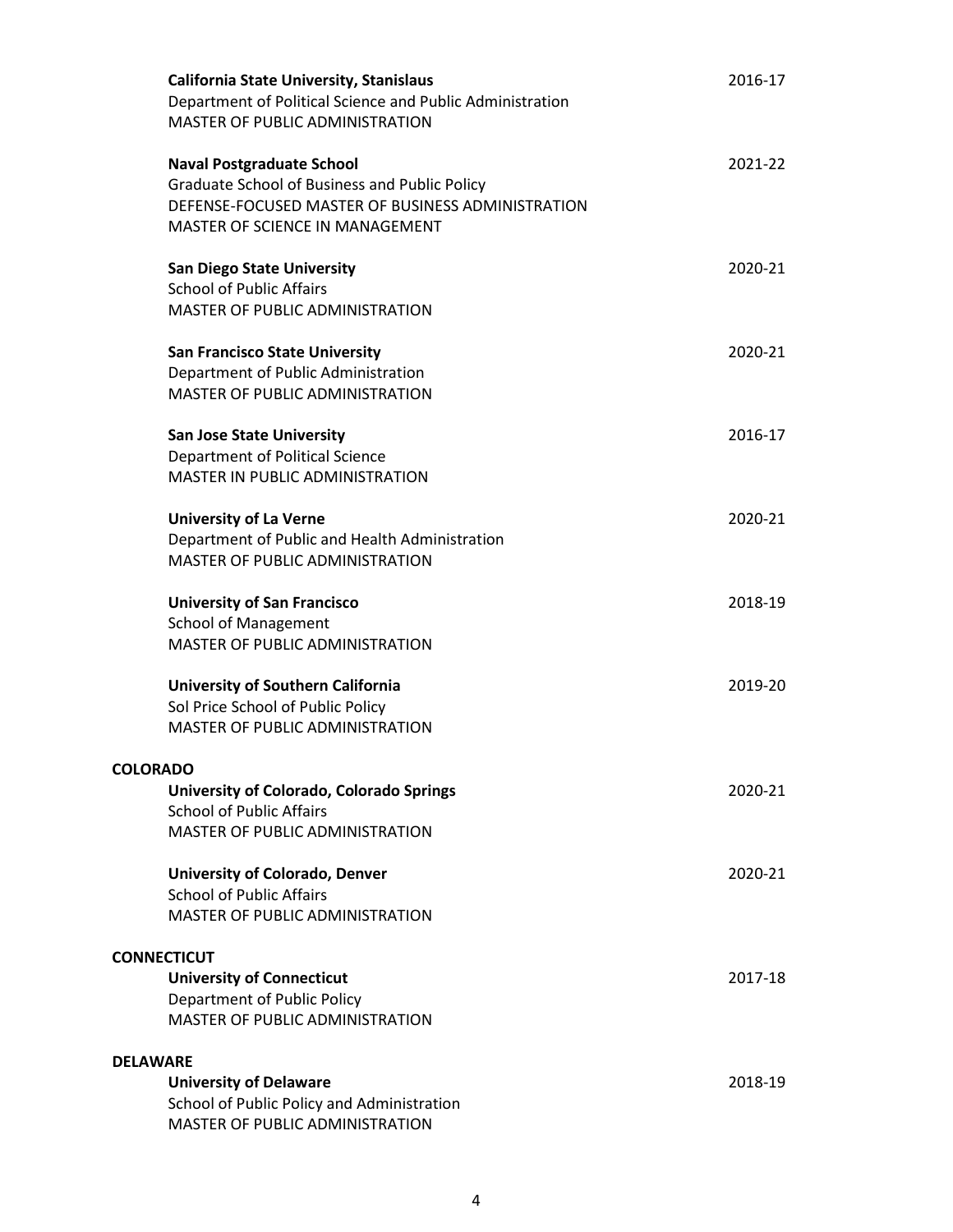|                | <b>DISTRICT OF COLUMBIA</b>                              |         |
|----------------|----------------------------------------------------------|---------|
|                | <b>American University</b>                               | 2022-23 |
|                | Department of Public Administration and Policy           |         |
|                | MASTER OF PUBLIC ADMINISTRATION                          |         |
|                | <b>MASTER OF PUBLIC POLICY</b>                           |         |
|                | <b>KEY EXECUTIVE MASTER'S DEGREE</b>                     |         |
|                |                                                          |         |
|                | The George Washington University                         | 2021-22 |
|                | Trachtenberg School of Public Policy and Public Admin    |         |
|                | MASTER OF PUBLIC ADMINISTRATION                          |         |
|                | <b>MASTER OF PUBLIC POLICY</b>                           |         |
|                |                                                          |         |
| <b>FLORIDA</b> | <b>Florida Atlantic University</b>                       | 2020-21 |
|                | <b>School of Public Administration</b>                   |         |
|                |                                                          |         |
|                | MASTER OF PUBLIC ADMINISTRATION                          |         |
|                | <b>Florida Gulf Coast University</b>                     | 2021-22 |
|                | <b>Division of Public Affairs</b>                        |         |
|                | <b>MASTER OF PUBLIC ADMINISTRATION</b>                   |         |
|                |                                                          |         |
|                | <b>Florida International University</b>                  | 2017-18 |
|                | School of International and Public Affairs               |         |
|                | MASTER OF PUBLIC ADMINISTRATION                          |         |
|                |                                                          |         |
|                | <b>Florida State University</b>                          | 2019-20 |
|                | Askew School of Public Administration & Policy           |         |
|                | MASTER OF PUBLIC ADMINISTRATION                          |         |
|                |                                                          |         |
|                | <b>Nova Southeastern University</b>                      | 2021-22 |
|                | H. Wayne Huizenga College of Business & Entrepreneurship |         |
|                | MASTER OF PUBLIC ADMINISTRATION                          |         |
|                | <b>University of Central Florida</b>                     | 2018-19 |
|                | Department of Public Administration                      |         |
|                | MASTER OF PUBLIC ADMINISTRATION                          |         |
|                |                                                          |         |
|                | <b>University of North Florida</b>                       | 2019-20 |
|                | Department of Political Science & Public Administration  |         |
|                | MASTER OF PUBLIC ADMINISTRATION                          |         |
|                |                                                          |         |
|                | <b>University of South Florida</b>                       | 2016-17 |
|                | Dept of Government & International Affairs               |         |
|                | <b>MASTER OF PUBLIC ADMINISTRATION</b>                   |         |
|                |                                                          |         |
| <b>GEORGIA</b> |                                                          |         |
|                | <b>Albany State University</b>                           | 2017-18 |
|                | College of Arts & Humanities                             |         |
|                | MASTER OF PUBLIC ADMINISTRATION                          |         |
|                | <b>Clark Atlanta University</b>                          | 2017-18 |
|                | Department of Public Administration                      |         |
|                | MASTER OF PUBLIC ADMINISTRATION                          |         |
|                |                                                          |         |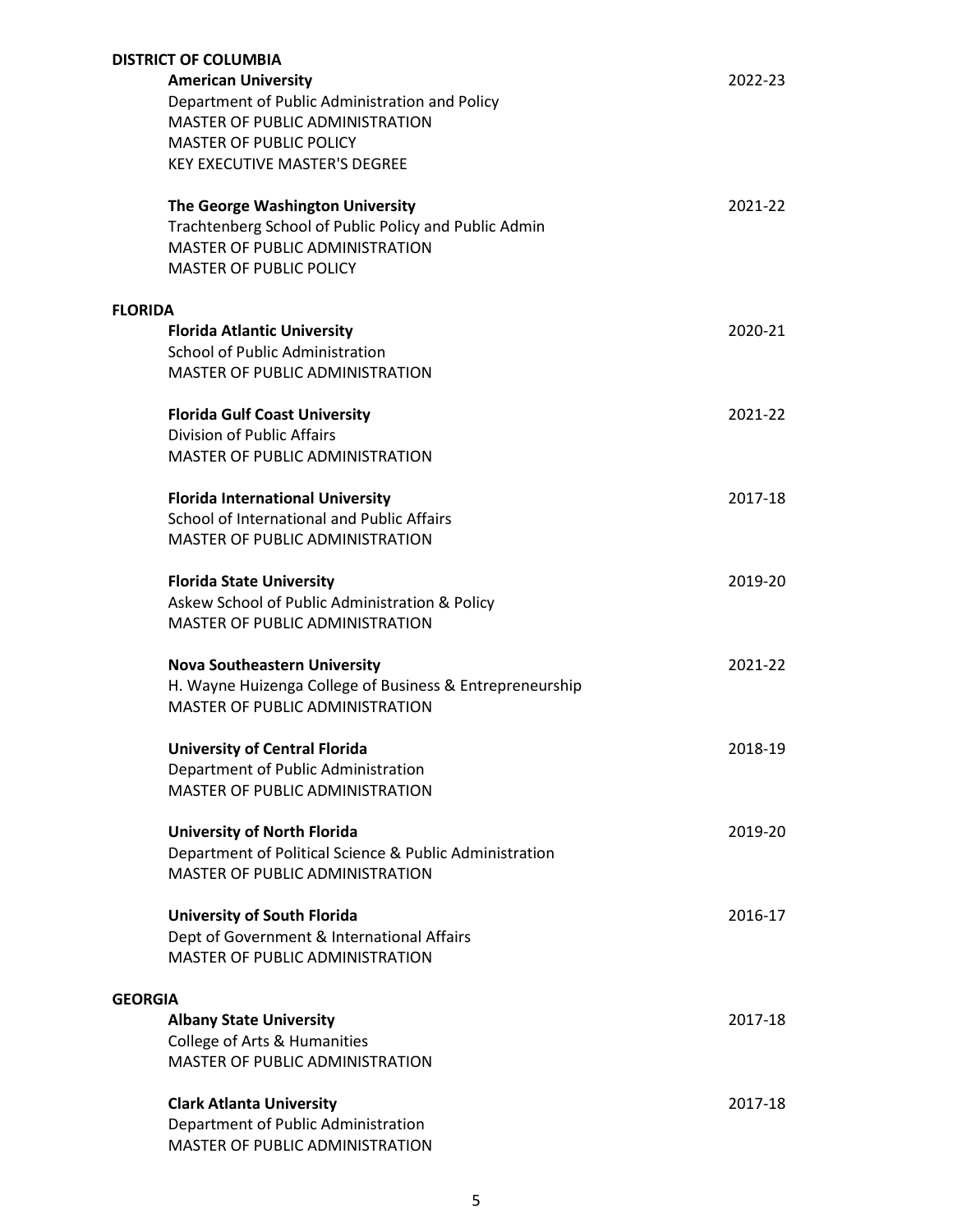|                 | <b>Georgia College &amp; State University</b><br>Department of Government and Sociology<br>MASTER OF PUBLIC ADMINISTRATION              | 2022-23 |
|-----------------|-----------------------------------------------------------------------------------------------------------------------------------------|---------|
|                 | <b>Augusta University</b><br>Department of Political Science<br>MASTERS OF PUBLIC ADMINISTRATION                                        | 2021-22 |
|                 | <b>Georgia State University</b><br>Andrew Young School of Policy Studies<br>MASTER OF PUBLIC ADMINISTRATION                             | 2021-22 |
|                 | <b>Kennesaw State University</b><br>Department of Political Science and International Affairs<br><b>MASTER OF PUBLIC ADMINISTRATION</b> | 2017-18 |
|                 | <b>Savannah State University</b><br>Department of Political Science and Public Affairs<br>MASTER OF PUBLIC ADMINISTRATION               | 2016-17 |
|                 | The University of Georgia<br>School of Public and International Affairs<br>MASTER OF PUBLIC ADMINISTRATION                              | 2021-22 |
|                 | <b>University of West Georgia</b><br>Department of Political Science and Planning<br>MASTER OF PUBLIC ADMINISTRATION                    | 2016-17 |
|                 | <b>Valdosta State University</b><br>Department of Political Science<br><b>MASTER OF PUBLIC ADMINISTRATION</b>                           | 2017-18 |
| <b>IDAHO</b>    |                                                                                                                                         |         |
|                 | <b>Boise State University</b><br>Department of Public Policy and Administration<br><b>MASTER OF PUBLIC ADMINISTRATION</b>               | 2021-22 |
| <b>ILLINOIS</b> |                                                                                                                                         |         |
|                 | <b>DePaul University</b><br><b>School of Public Service</b>                                                                             | 2018-19 |
|                 | <b>MASTER OF PUBLIC ADMINISTRATION</b><br>MASTER OF SCIENCE IN INTERNATIONAL PUBLIC SERVICE                                             |         |
|                 | <b>DePaul University</b><br><b>School of Public Service</b><br>MASTER OF SCIENCE IN PUBLIC SERVICE                                      | 2022-23 |
|                 | <b>Governors State University</b><br>College of Business & Public Administration<br><b>MASTER OF PUBLIC ADMINISTRATION</b>              | 2017-18 |
|                 | <b>Northern Illinois University</b><br>Department of Public Administration<br>MASTER OF PUBLIC ADMINISTRATION                           | 2020-21 |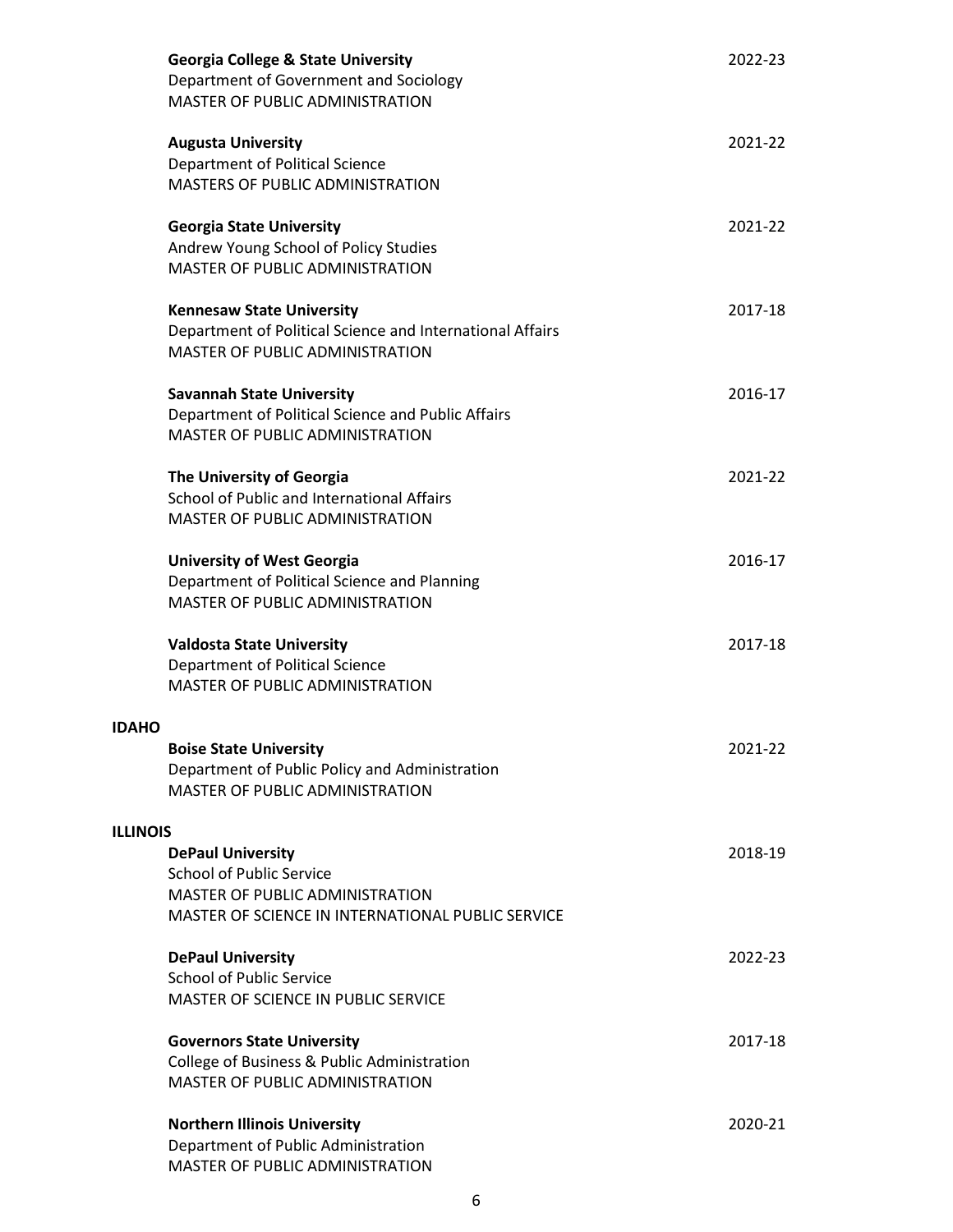|                 | Southern Illinois University at Edwardsville<br>Department of Public Administration & Policy Analysis<br>MASTER OF PUBLIC ADMINISTRATION | 2018-19 |
|-----------------|------------------------------------------------------------------------------------------------------------------------------------------|---------|
|                 | Southern Illinois University, Carbondale<br>Department of Political Science<br><b>MASTER OF PUBLIC ADMINISTRATION</b>                    | 2021-22 |
|                 | The University of Illinois at Chicago<br>Department of Public Administration<br>MASTER OF PUBLIC ADMINISTRATION                          | 2020-21 |
|                 | University of Illinois at Springfield<br>College of Public Affairs and Administration<br><b>MASTER OF PUBLIC ADMINISTRATION</b>          | 2022-23 |
| <b>INDIANA</b>  |                                                                                                                                          |         |
|                 | Indiana University, Bloomington<br>School of Public & Environmental Affairs<br><b>MASTER OF PUBLIC AFFAIRS</b>                           | 2020-21 |
|                 | <b>Indiana University, Northwest</b><br>School of Public and Environmental Affairs<br><b>MASTER OF PUBLIC AFFAIRS</b>                    | 2019-20 |
|                 | <b>Indiana University South Bend</b><br>Department of Political Science<br><b>MASTER OF PUBLIC AFFAIRS</b>                               | 2019-20 |
|                 | <b>Indiana University-Purdue University Indianapolis</b><br>School of Public & Environmental Affairs<br><b>MASTER OF PUBLIC AFFAIRS</b>  | 2019-20 |
| <b>KANSAS</b>   |                                                                                                                                          |         |
|                 | <b>Kansas State University</b><br>Department of Political Science<br><b>MASTER OF PUBLIC ADMINISTRATION</b>                              | 2017-18 |
|                 | The University of Kansas<br>School of Public Affairs and Administration<br><b>MASTER OF PUBLIC ADMINISTRATION</b>                        | 2016-17 |
|                 | <b>Wichita State University</b><br>Hugo Wall School of Urban and Public Affairs<br><b>MASTER OF PUBLIC ADMINISTRATION</b>                | 2022-23 |
| <b>KENTUCKY</b> |                                                                                                                                          |         |
|                 | <b>Eastern Kentucky University</b><br>Department of Government<br>MASTER OF PUBLIC ADMINISTRATION                                        | 2017-18 |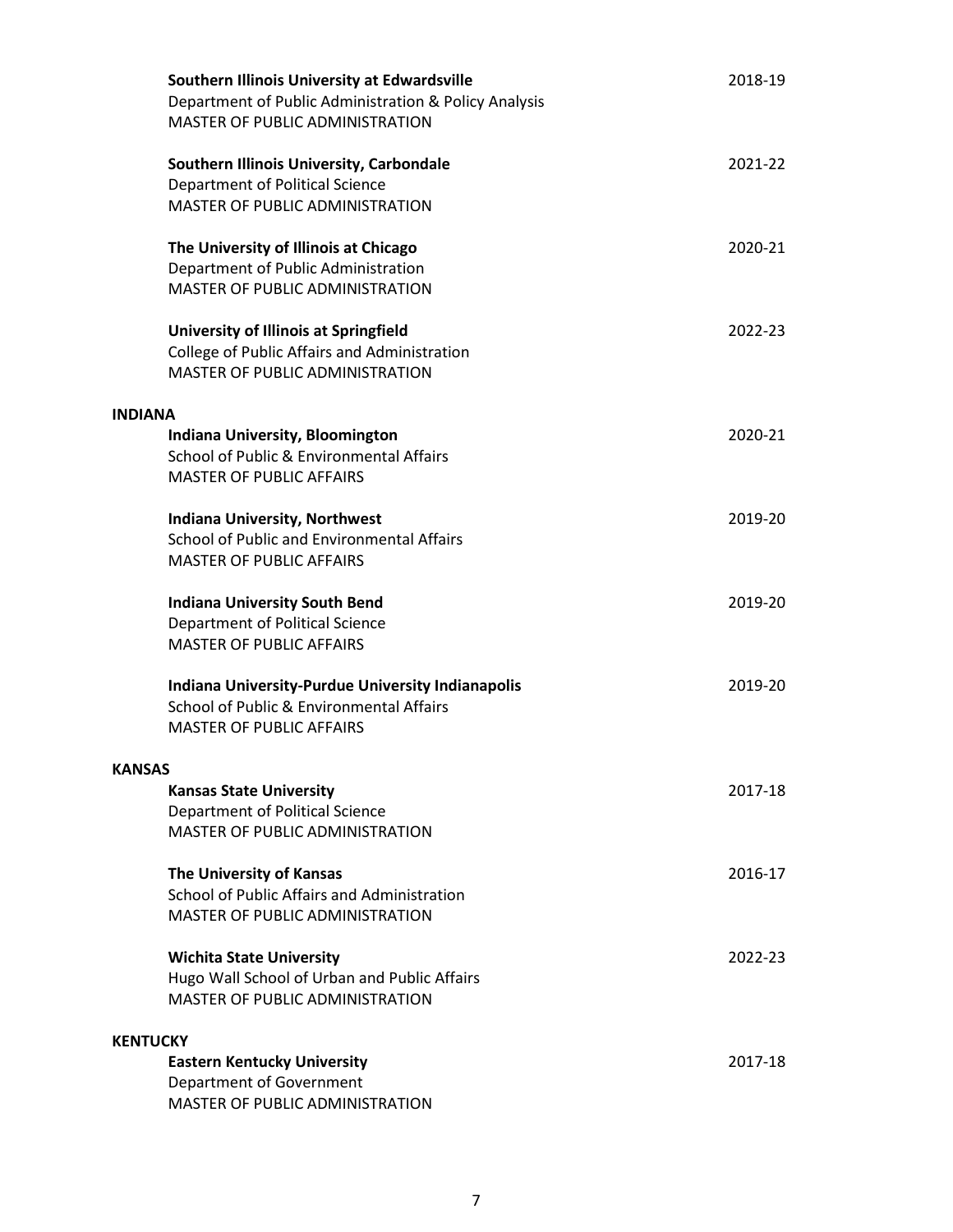| <b>Kentucky State University</b><br>School of Public Admin, Social Work, and Criminal Justice<br><b>MASTER OF PUBLIC ADMINISTRATION</b>                | 2017-18 |
|--------------------------------------------------------------------------------------------------------------------------------------------------------|---------|
| <b>Morehead State University</b><br><b>School of Public Affairs</b>                                                                                    | 2018-19 |
| MASTER OF PUBLIC ADMINISTRATION                                                                                                                        |         |
| <b>Northern Kentucky University</b><br>Dept. of Political Science and Criminal Justice<br>MASTER OF PUBLIC ADMINISTRATION                              | 2018-19 |
| <b>University of Kentucky</b><br>Martin School of Public Policy & Administration<br><b>MASTER OF PUBLIC ADMINISTRATION</b>                             | 2020-21 |
| <b>University of Louisville</b>                                                                                                                        | 2017-18 |
| School of Urban & Public Affairs<br>MASTER OF PUBLIC ADMINISTRATION                                                                                    |         |
| <b>Western Kentucky University</b><br>Department of Political Science<br><b>MASTER OF PUBLIC ADMINISTRATION</b>                                        | 2022-23 |
| <b>LOUISIANA</b>                                                                                                                                       |         |
| <b>Grambling State University</b><br>Department of Political Science and Public Administration                                                         | 2018-19 |
| MASTER OF PUBLIC ADMINISTRATION                                                                                                                        |         |
| <b>Louisiana State University</b><br><b>Public Administration Institute</b><br><b>MASTER OF PUBLIC ADMINISTRATION</b>                                  | 2017-18 |
| <b>Southern University and A&amp;M College</b><br>Department of Public Administration<br>MASTER OF PUBLIC ADMINISTRATION                               | 2018-19 |
| <b>University of New Orleans</b><br>Department of Political Science<br>MASTER OF PUBLIC ADMINISTRATION                                                 | 2019-20 |
| <b>MARYLAND</b><br><b>Bowie State University</b><br>Dept. of Management, Marketing and Public Administration<br><b>MASTER OF PUBLIC ADMINISTRATION</b> | 2018-19 |
| <b>University of Baltimore</b><br>School of Public and International Affairs<br>MASTER OF PUBLIC ADMINISTRATION                                        | 2017-18 |
| <b>University of Maryland, College Park</b><br><b>School of Public Policy</b><br><b>MASTER OF PUBLIC POLICY</b>                                        | 2017-18 |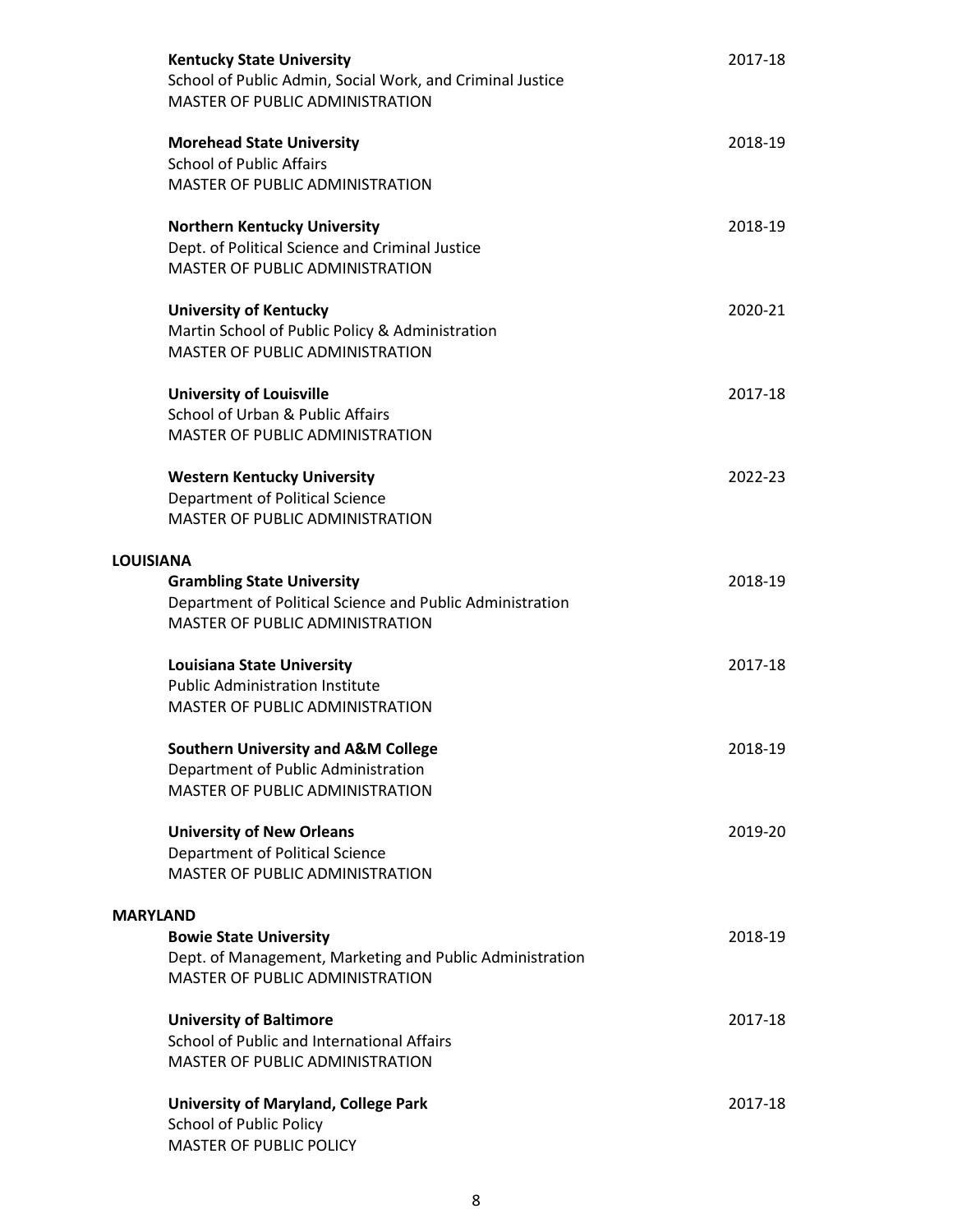|                    | <b>MASSACHUSETTS</b>                                                                                |         |
|--------------------|-----------------------------------------------------------------------------------------------------|---------|
|                    | <b>Bridgewater State University</b>                                                                 | 2016-17 |
|                    | Dept. of Political Science                                                                          |         |
|                    | MASTER OF PUBLIC ADMINISTRATION                                                                     |         |
|                    | <b>Northeastern University</b>                                                                      | 2016-17 |
|                    | Department of Political Science                                                                     |         |
|                    | <b>MASTER OF PUBLIC ADMINISTRATION</b>                                                              |         |
|                    | <b>Suffolk University</b>                                                                           | 2019-20 |
|                    | Department of Public Management                                                                     |         |
|                    | MASTER OF PUBLIC ADMINISTRATION                                                                     |         |
| <b>MICHIGAN</b>    |                                                                                                     |         |
|                    | <b>Central Michigan University</b>                                                                  | 2016-17 |
|                    | Department of Political Science and Public Administration<br><b>MASTER OF PUBLIC ADMINISTRATION</b> |         |
|                    | <b>Eastern Michigan University</b>                                                                  | 2018-19 |
|                    | <b>Department of Political Science</b>                                                              |         |
|                    | <b>MASTER OF PUBLIC ADMINISTRATION</b>                                                              |         |
|                    | <b>Grand Valley State University</b>                                                                | 2022-23 |
|                    | School of Public, Nonprofit, and Health Administration                                              |         |
|                    | <b>MASTER OF PUBLIC ADMINISTRATION</b>                                                              |         |
|                    | <b>Oakland University</b>                                                                           | 2021-22 |
|                    | Department of Political Science                                                                     |         |
|                    | <b>MASTER OF PUBLIC ADMINISTRATION</b>                                                              |         |
|                    | <b>Wayne State University</b>                                                                       | 2019-20 |
|                    | Department of Political Science                                                                     |         |
|                    | <b>MASTER OF PUBLIC ADMINISTRATION</b>                                                              |         |
|                    | <b>Western Michigan University</b>                                                                  | 2017-18 |
|                    | School of Public Affairs & Administration                                                           |         |
|                    | <b>MASTER OF PUBLIC ADMINISTRATION</b>                                                              |         |
| <b>MINNESOTA</b>   |                                                                                                     |         |
|                    | Minnesota State University, Mankato                                                                 | 2022-23 |
|                    | Urban and Regional Affairs Institute                                                                |         |
|                    | <b>MASTER OF ARTS IN URBAN STUDIES</b>                                                              |         |
|                    | <b>University of Minnesota</b>                                                                      | 2020-21 |
|                    | Humphrey School of Public Affairs                                                                   |         |
|                    | <b>MASTER OF PUBLIC POLICY</b>                                                                      |         |
| <b>MISSISSIPPI</b> |                                                                                                     |         |
|                    | <b>Jackson State University</b>                                                                     | 2017-18 |
|                    | Department of Public Administration                                                                 |         |
|                    | MASTER OF PUBLIC POLICY & ADMINISTRATION                                                            |         |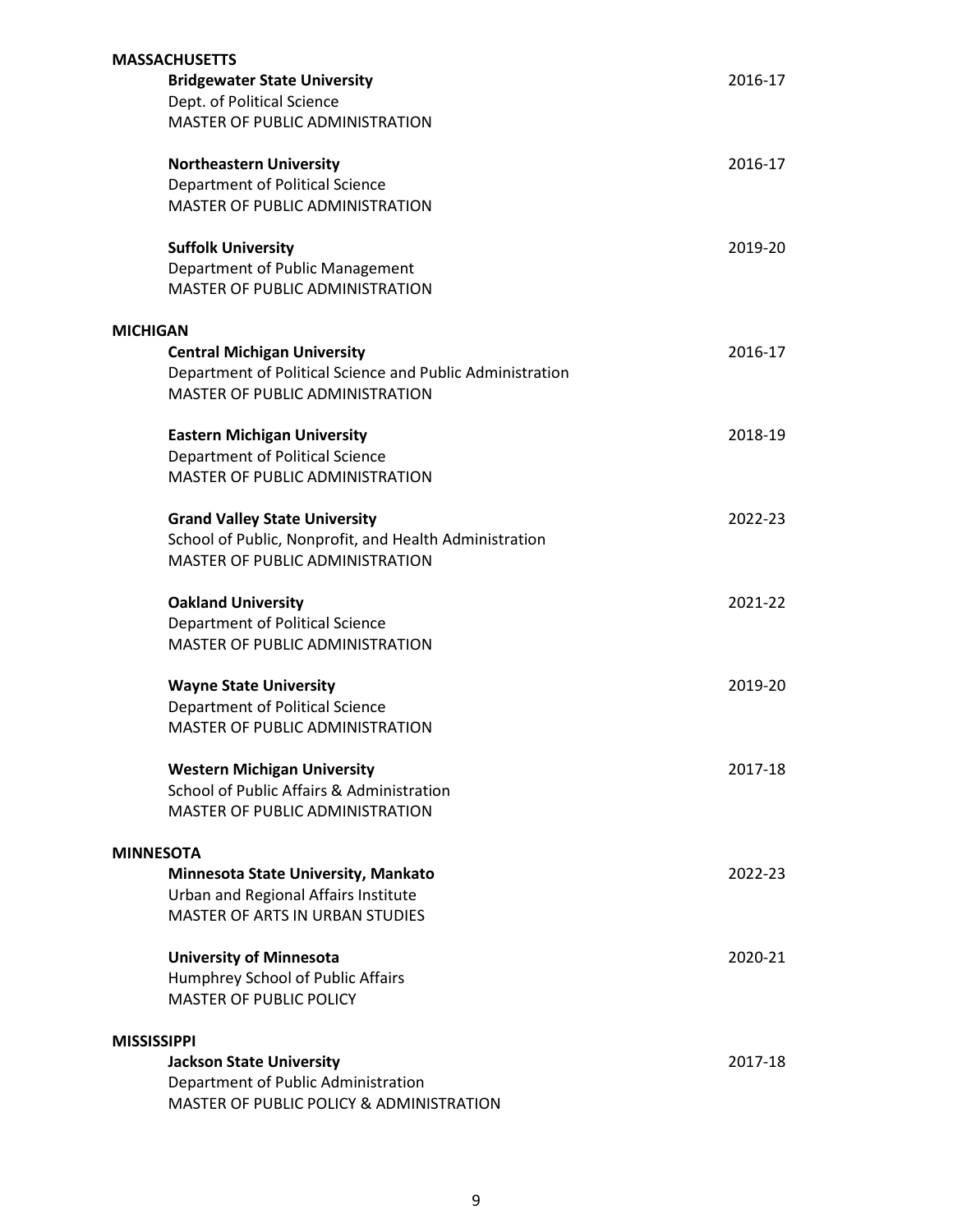|                   | <b>Mississippi State University</b><br>Department of Political Science and Public Administration<br>MASTER OF PUBLIC POLICY & ADMINISTRATION | 2017-18 |
|-------------------|----------------------------------------------------------------------------------------------------------------------------------------------|---------|
| <b>MISSOURI</b>   |                                                                                                                                              |         |
|                   | <b>Missouri State University</b>                                                                                                             | 2019-20 |
|                   | <b>Political Science Department</b>                                                                                                          |         |
|                   | MASTER OF PUBLIC ADMINISTRATION                                                                                                              |         |
|                   |                                                                                                                                              |         |
|                   | University of Missouri-Columbia                                                                                                              | 2017-18 |
|                   | Harry S Truman School of Public Affairs                                                                                                      |         |
|                   | <b>MASTER OF PUBLIC AFFAIRS</b>                                                                                                              |         |
|                   | <b>University of Missouri-Kansas City</b>                                                                                                    | 2019-20 |
|                   | Henry W. Bloch School of Management                                                                                                          |         |
|                   | MASTER OF PUBLIC ADMINISTRATION                                                                                                              |         |
|                   |                                                                                                                                              |         |
|                   | <b>University of Missouri-St. Louis</b>                                                                                                      | 2021-22 |
|                   | <b>Public Policy Administration Master's Program</b>                                                                                         |         |
|                   | MASTER OF PUBLIC POLICY ADMINISTRATION                                                                                                       |         |
| <b>NEBRASKA</b>   |                                                                                                                                              |         |
|                   | University of Nebraska at Omaha                                                                                                              | 2018-19 |
|                   | College of Public Affairs & Community Service                                                                                                |         |
|                   | <b>MASTER OF PUBLIC ADMINISTRATION</b>                                                                                                       |         |
|                   |                                                                                                                                              |         |
| <b>NEVADA</b>     |                                                                                                                                              |         |
|                   | University of Nevada, Las Vegas                                                                                                              | 2017-18 |
|                   | Department of Public Administration                                                                                                          |         |
|                   | <b>MASTER OF PUBLIC ADMINISTRATION</b>                                                                                                       |         |
| <b>NEW JERSEY</b> |                                                                                                                                              |         |
|                   | <b>Kean University</b>                                                                                                                       | 2016-17 |
|                   | Dept. of Public Administration                                                                                                               |         |
|                   | <b>MASTER OF PUBLIC ADMINISTRATION</b>                                                                                                       |         |
|                   |                                                                                                                                              |         |
|                   | <b>Rutgers University, Camden</b>                                                                                                            | 2020-21 |
|                   | Graduate Department of Public Policy & Administration                                                                                        |         |
|                   | MASTER OF PUBLIC ADMINISTRATION                                                                                                              |         |
|                   | <b>Rutgers University, New Brunswick</b>                                                                                                     | 2017-18 |
|                   | Edward J. Bloustein School of Planning and Public Policy                                                                                     |         |
|                   | <b>MASTER OF PUBLIC POLICY</b>                                                                                                               |         |
|                   |                                                                                                                                              |         |
|                   | <b>Rutgers University, Newark</b>                                                                                                            | 2017-18 |
|                   | School of Public Affairs and Administration                                                                                                  |         |
|                   | MASTER OF PUBLIC ADMINISTRATION                                                                                                              |         |
|                   |                                                                                                                                              |         |
|                   | <b>Seton Hall University</b><br><b>Center for Public Service</b>                                                                             | 2016-17 |
|                   | MASTER OF PUBLIC ADMINISTRATION                                                                                                              |         |
|                   |                                                                                                                                              |         |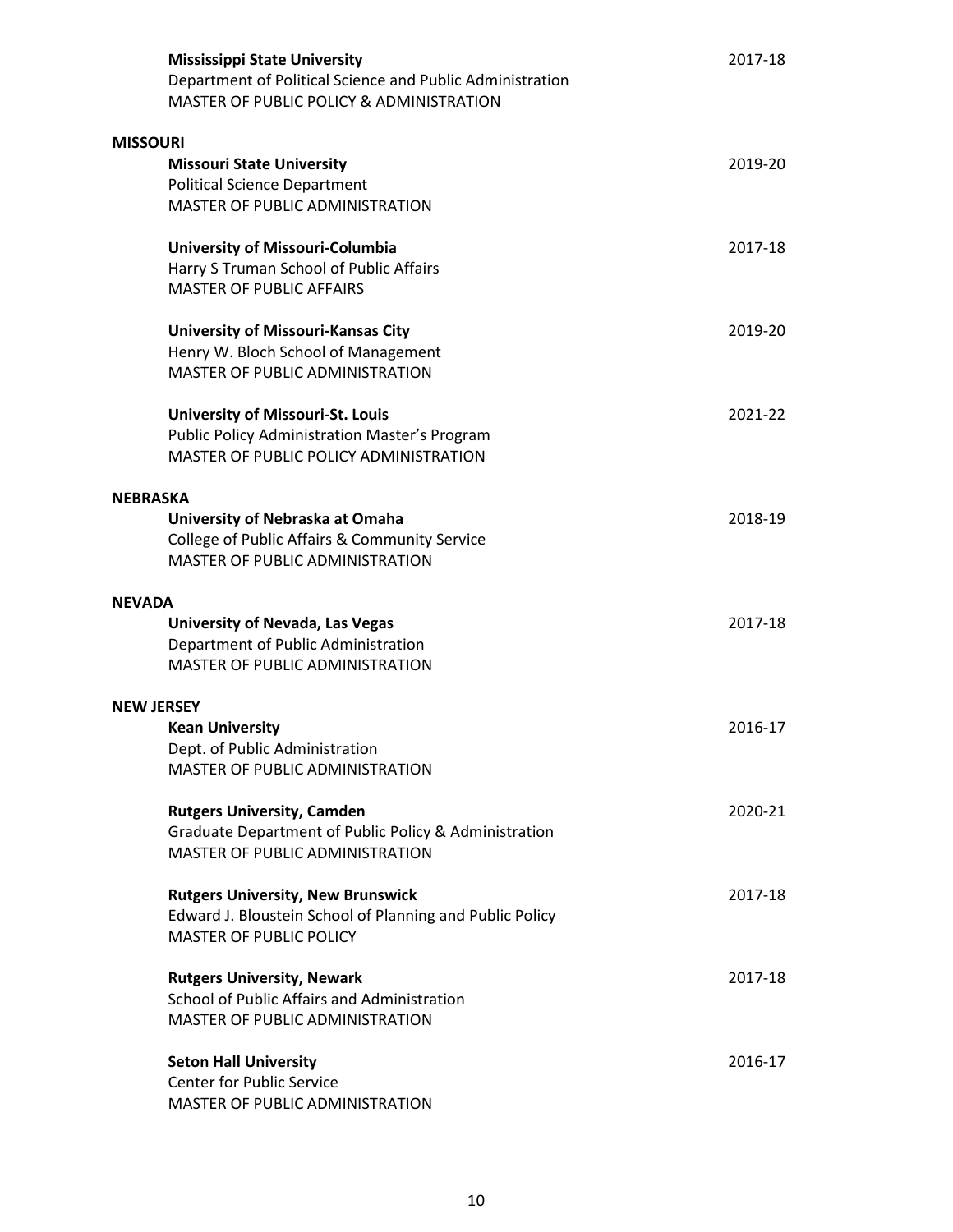| <b>NEW MEXICO</b>                                                |         |
|------------------------------------------------------------------|---------|
| <b>New Mexico State University</b>                               | 2018-19 |
| Department of Government                                         |         |
| MASTER OF PUBLIC ADMINISTRATION                                  |         |
| The University of New Mexico                                     | 2018-19 |
| <b>School of Public Administration</b>                           |         |
| <b>MASTER OF PUBLIC ADMINISTRATION</b>                           |         |
| <b>NEW YORK</b>                                                  |         |
| <b>Baruch College/City University of New York</b>                | 2021-22 |
| School of Public and International Affairs                       |         |
| <b>MASTER OF PUBLIC ADMINISTRATION</b>                           |         |
| <b>Binghamton University</b>                                     | 2020-21 |
| Department of Public Administration                              |         |
| MASTER OF PUBLIC ADMINISTRATION                                  |         |
| <b>Columbia University</b>                                       | 2019-20 |
| School of International Policy and Affairs                       |         |
| MASTER OF PUBLIC ADMINISTRATION                                  |         |
| <b>MASTER OF INTERNATIONAL AFFAIRS</b>                           |         |
| John Jay College of Criminal Justice, CUNY                       | 2021-22 |
| Department of Public Management                                  |         |
| <b>MASTER OF PUBLIC ADMINISTRATION</b>                           |         |
| Long Island University, Brooklyn                                 | 2022-23 |
| School of Business, Public Administration and Info Sciences      |         |
| <b>MASTER OF PUBLIC ADMINISTRATION</b>                           |         |
| <b>Long Island University</b>                                    | 2017-18 |
| Department of Health Care & Public Administration                |         |
| MASTER OF PUBLIC ADMINISTRATION                                  |         |
| <b>Marist College</b>                                            | 2021-22 |
| <b>School of Management</b>                                      |         |
| MASTER OF PUBLIC ADMINISTRATION                                  |         |
| <b>New York University</b>                                       | 2017-18 |
| Robert F. Wagner Graduate School of Public Service               |         |
| MASTER OF PUBLIC ADMINISTRATION                                  |         |
| <b>State University of New York, The College at Brockport</b>    | 2018-19 |
| Department of Public Administration                              |         |
| MASTER OF PUBLIC ADMINISTRATION                                  |         |
| <b>Syracuse University</b>                                       | 2020-21 |
| Maxwell School of Citizenship and Public Affairs                 |         |
| MASTER OF PUBLIC ADMINISTRATION                                  |         |
| <b>The New School</b>                                            | 2021-22 |
| The Milano School of Int'l Affairs, Management, and Urban Policy |         |
| MASTER OF SCIENCE IN URBAN POLICY ANALYSIS & MANAGEMENT          |         |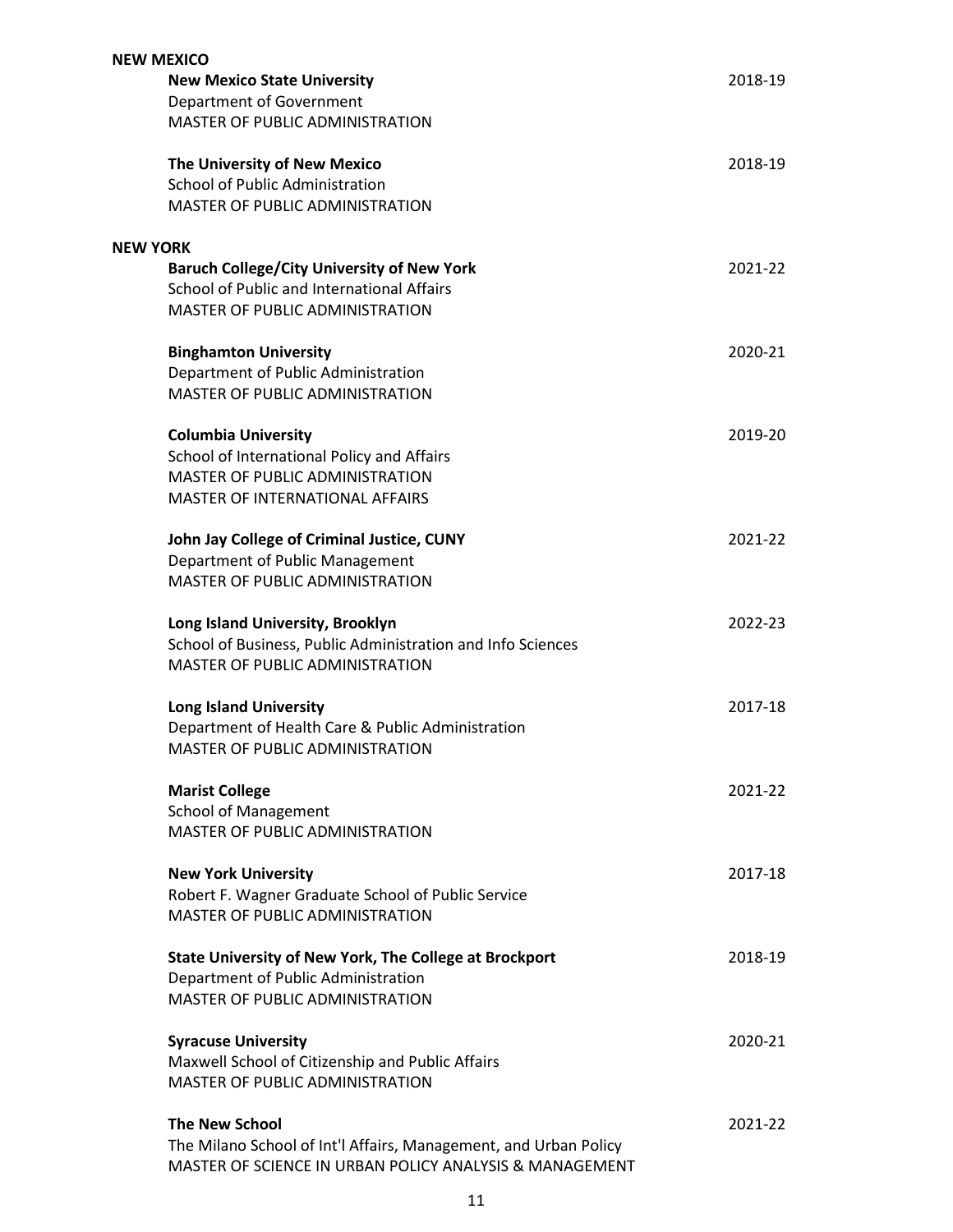|             | <b>University at Albany, SUNY</b><br>Nelson A. Rockefeller College of Public Affairs & Policy<br><b>MASTER OF PUBLIC ADMINISTRATION</b>          | 2016-17 |
|-------------|--------------------------------------------------------------------------------------------------------------------------------------------------|---------|
|             | <b>NORTH CAROLINA</b><br><b>Appalachian State University</b><br>Department of Government & Justice Studies<br>MASTER OF PUBLIC ADMINISTRATION    | 2016-17 |
|             | <b>East Carolina University</b><br>Department of Political Science<br><b>MASTER OF PUBLIC ADMINISTRATION</b>                                     | 2021-22 |
|             | <b>North Carolina State University</b><br>School of Public and International Affairs<br><b>MASTER OF PUBLIC ADMINISTRATION</b>                   | 2020-21 |
|             | The University of North Carolina at Chapel Hill<br><b>School of Government</b><br>MASTER OF PUBLIC ADMINISTRATION                                | 2016-17 |
|             | The University of North Carolina at Charlotte<br>Department of Political Science<br><b>MASTER OF PUBLIC ADMINISTRATION</b>                       | 2020-21 |
|             | The University of North Carolina at Greensboro<br>Department of Political Science<br><b>MASTER OF PUBLIC AFFAIRS</b>                             | 2020-21 |
|             | University of North Carolina, Wilmington<br>Department of Public and International Affairs<br><b>MASTER OF PUBLIC ADMINISTRATION</b>             | 2019-20 |
|             | <b>Western Carolina University</b><br>Department of Political Science & Public Affairs<br><b>MASTER OF PUBLIC AFFAIRS</b>                        | 2020-21 |
|             | <b>NORTH DAKOTA</b><br><b>University of North Dakota</b><br>Dept of Political Science & Public Administration<br>MASTER OF PUBLIC ADMINISTRATION | 2018-19 |
| <b>OHIO</b> |                                                                                                                                                  |         |
|             | <b>Bowling Green State University</b><br>Department of Political Science<br>MASTER OF PUBLIC ADMINISTRATION                                      | 2021-22 |
|             | <b>Cleveland State University</b><br>Maxine Goodman Levin College of Urban Affairs<br>MASTER OF PUBLIC ADMINISTRATION                            | 2016-17 |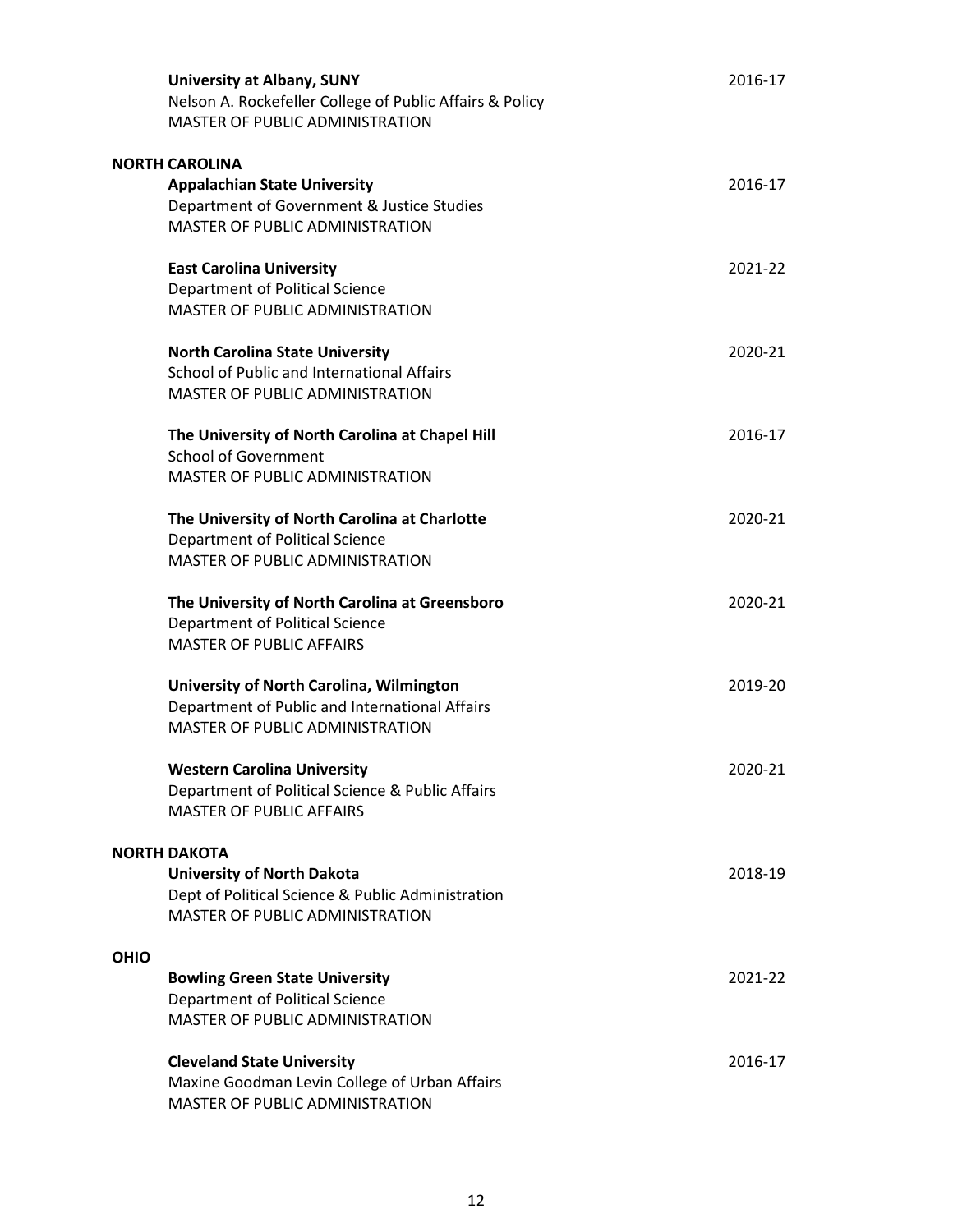|               | <b>Kent State University</b><br>Department of Political Science<br>MASTER OF PUBLIC ADMINISTRATION                                                               | 2020-21 |
|---------------|------------------------------------------------------------------------------------------------------------------------------------------------------------------|---------|
|               | The Ohio State University<br>John Glenn College of Public Affairs<br>MASTER OF PUBLIC ADMINISTRATION<br>IN-CAREER MASTER OF ARTS IN PUBLIC POLICY AND MANAGEMENT | 2021-22 |
|               | The University of Toledo<br>Department of Political Science & Public Administration<br><b>MASTER OF PUBLIC ADMINISTRATION</b>                                    | 2016-17 |
|               | <b>University of Dayton</b><br><b>Department of Political Science</b><br>MASTER OF PUBLIC ADMINISTRATION                                                         | 2020-21 |
|               | <b>Wright State University</b><br>Department of Urban Affairs & Geography<br><b>MASTER OF PUBLIC ADMINISTRATION</b>                                              | 2022-23 |
| <b>OREGON</b> |                                                                                                                                                                  |         |
|               | <b>Oregon State University</b>                                                                                                                                   | 2020-21 |
|               | <b>School of Public Policy</b>                                                                                                                                   |         |
|               | <b>MASTER OF PUBLIC POLICY</b>                                                                                                                                   |         |
|               | <b>Portland State University</b><br>Division of Public Administration                                                                                            | 2019-20 |
|               | EXECUTIVE MASTER OF PUBLIC ADMINISTRATION                                                                                                                        |         |
|               | MASTER OF PUBLIC ADMINISTRATION<br>MASTER OF PUBLIC ADMINISTRATION: HEALTH ADMINISTRATION                                                                        |         |
|               | <b>University of Oregon</b>                                                                                                                                      | 2018-19 |
|               | Department of Planning, Public Policy & Management<br>MASTER OF PUBLIC ADMINISTRATION                                                                            |         |
|               | <b>Willamette University</b>                                                                                                                                     | 2022-23 |
|               | Atkinson Graduate School of Management                                                                                                                           |         |
|               | MBA FOR BUSINESS, GOVERNMENT AND NOT FOR PROFIT MANAGEMENT                                                                                                       |         |
|               | PENNSYLVANIA                                                                                                                                                     |         |
|               | <b>Carnegie Mellon University</b>                                                                                                                                | 2019-20 |
|               | H. John Heinz III College, School of Public Policy and Management                                                                                                |         |
|               | MASTER OF PUBLIC MANAGEMENT                                                                                                                                      |         |
|               | MASTER OF SCIENCE IN PUBLIC POLICY AND MANAGEMENT                                                                                                                |         |
|               | The Pennsylvania State University at Harrisburg<br><b>School of Public Affairs</b><br>MASTER OF PUBLIC ADMINISTRATION                                            | 2016-17 |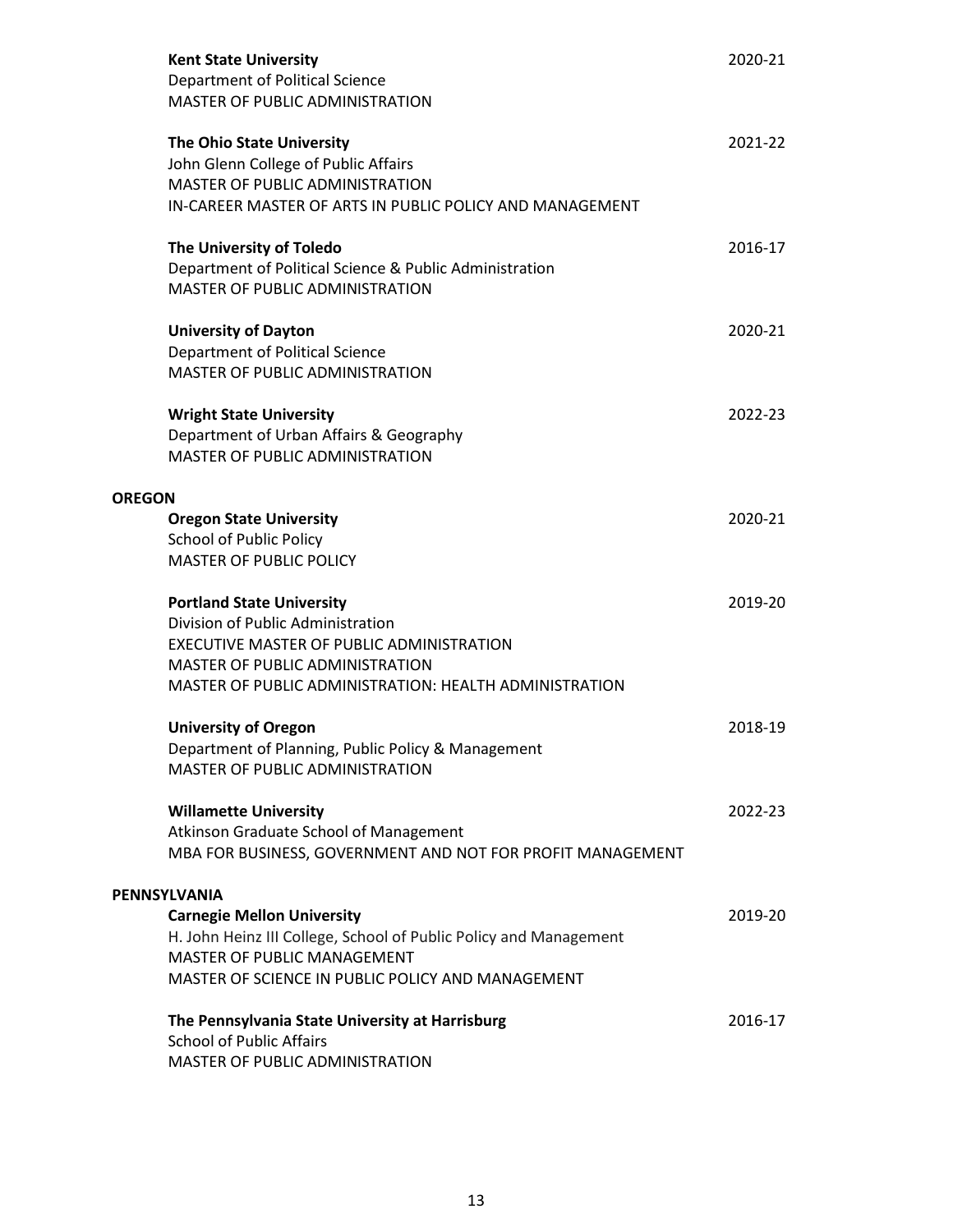|              | <b>University of Pittsburgh</b><br>Graduate School of Public and International Affairs<br><b>MASTER OF PUBLIC ADMINISTRATION</b><br>MASTER OF PUBLIC AND INTERNATIONAL AFFAIRS<br>MASTER OF INTERNATIONAL DEVELOPMENT | 2021-22 |
|--------------|-----------------------------------------------------------------------------------------------------------------------------------------------------------------------------------------------------------------------|---------|
|              | <b>Villanova University</b><br>Department of Public Administration<br>MASTER OF PUBLIC ADMINISTRATION                                                                                                                 | 2022-23 |
|              | <b>West Chester University</b><br>Department of Public Policy & Administration<br><b>MASTER OF PUBLIC ADMINISTRATION</b>                                                                                              | 2020-21 |
|              | <b>PUERTO RICO</b>                                                                                                                                                                                                    |         |
|              | <b>University of Puerto Rico - Rio Piedras Campus</b><br>Roberto Sanchez Vilella School of Public Administration<br><b>MASTER OF PUBLIC ADMINISTRATION</b>                                                            | 2016-17 |
|              | <b>SOUTH CAROLINA</b>                                                                                                                                                                                                 |         |
|              | <b>College of Charleston</b>                                                                                                                                                                                          | 2020-21 |
|              | Department of Political Science                                                                                                                                                                                       |         |
|              | <b>MASTER OF PUBLIC ADMINISTRATION</b>                                                                                                                                                                                |         |
|              | <b>University of South Carolina</b>                                                                                                                                                                                   | 2018-19 |
|              | Department of Political Science                                                                                                                                                                                       |         |
|              | <b>MASTER OF PUBLIC ADMINISTRATION</b>                                                                                                                                                                                |         |
|              | <b>SOUTH DAKOTA</b>                                                                                                                                                                                                   |         |
|              | The University of South Dakota                                                                                                                                                                                        | 2019-20 |
|              | Department of Political Science                                                                                                                                                                                       |         |
|              | <b>MASTER OF PUBLIC ADMINISTRATION</b>                                                                                                                                                                                |         |
|              | <b>TENNESSEE</b>                                                                                                                                                                                                      |         |
|              | <b>Tennessee State University</b>                                                                                                                                                                                     | 2018-19 |
|              | Department of Public Administration                                                                                                                                                                                   |         |
|              | <b>MASTER OF PUBLIC ADMINISTRATION</b>                                                                                                                                                                                |         |
|              | The University of Memphis                                                                                                                                                                                             | 2022-23 |
|              | Division of Public and Nonprofit Administration                                                                                                                                                                       |         |
|              | MASTER OF PUBLIC ADMINISTRATION                                                                                                                                                                                       |         |
|              | The University of Tennessee at Chattanooga                                                                                                                                                                            | 2018-19 |
|              | Dept of Political Science, Public Admin and Nonprofit Mgmt                                                                                                                                                            |         |
|              | MASTER OF PUBLIC ADMINISTRATION                                                                                                                                                                                       |         |
| <b>TEXAS</b> |                                                                                                                                                                                                                       |         |
|              | <b>Texas A&amp;M International University</b>                                                                                                                                                                         | 2019-20 |
|              | Department of Public Affairs and Social Research                                                                                                                                                                      |         |
|              | <b>MASTER OF PUBLIC ADMINISTRATION</b>                                                                                                                                                                                |         |
|              |                                                                                                                                                                                                                       | 2020-21 |
|              |                                                                                                                                                                                                                       |         |
|              | <b>Texas A&amp;M University</b><br><b>Bush School of Government and Public Service</b>                                                                                                                                |         |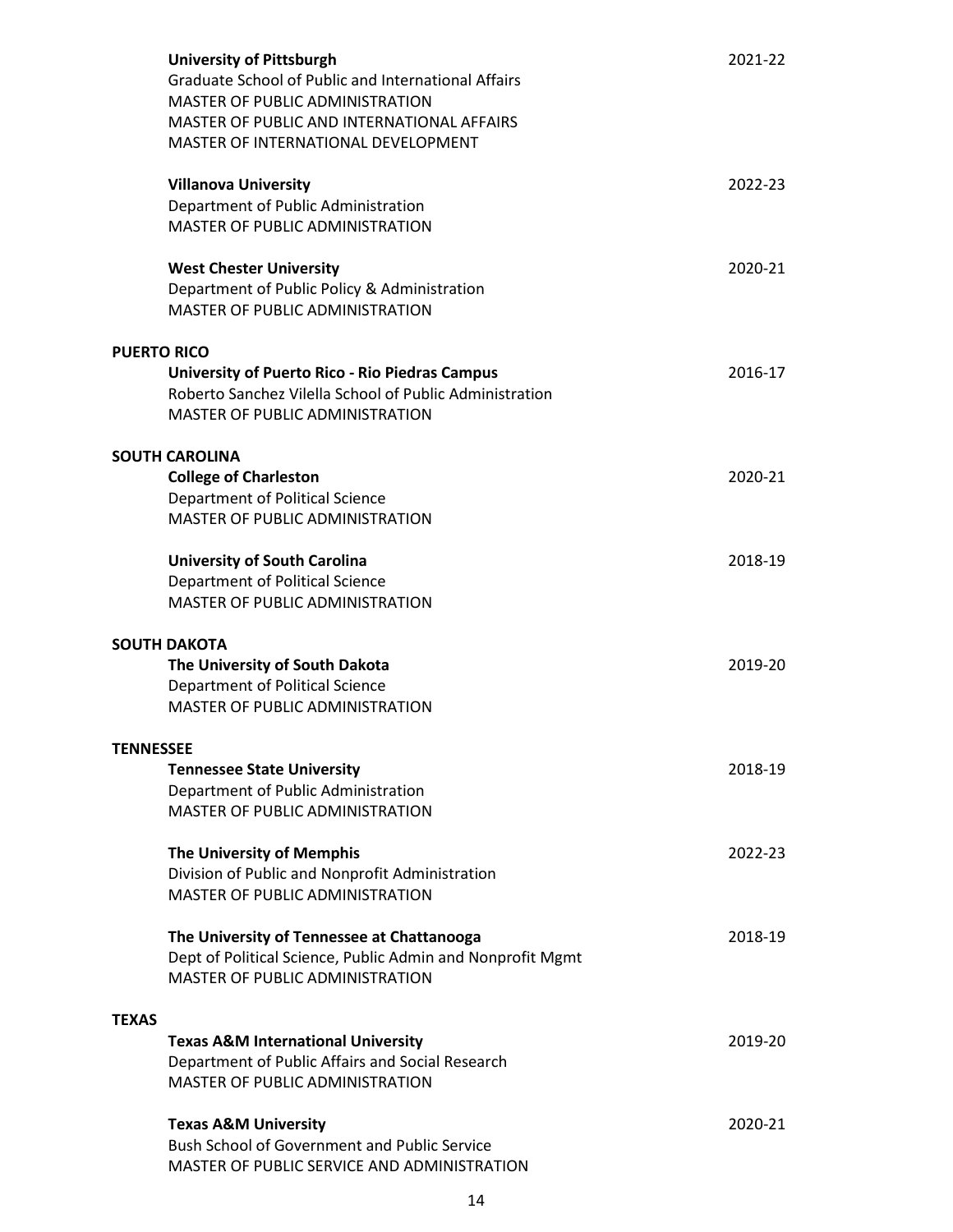|                | <b>Texas Southern University</b><br>Barbara Jordan-Mickey Leland School of Public Affairs<br>MASTER OF PUBLIC ADMINISTRATION    | 2017-18 |  |
|----------------|---------------------------------------------------------------------------------------------------------------------------------|---------|--|
|                | <b>Texas State University</b><br>Department of Public Administration<br>MASTER OF PUBLIC ADMINISTRATION                         | 2016-17 |  |
|                | <b>Texas Tech University</b><br>Department of Political Science<br>MASTER OF PUBLIC ADMINISTRATION                              | 2021-22 |  |
|                | The University of Texas at Arlington<br>School of Urban and Public Affairs<br>MASTER OF PUBLIC ADMINISTRATION                   | 2018-19 |  |
|                | The University of Texas at Austin<br>LBJ School of Public Affairs<br><b>MASTER OF PUBLIC AFFAIRS</b>                            | 2019-20 |  |
|                | The University of Texas at Dallas<br>School of Economic, Political and Policy Sciences<br><b>MASTER OF PUBLIC AFFAIRS</b>       | 2016-17 |  |
|                | The University of Texas at El Paso<br>Institute for Policy and Economic Development<br>MASTER OF PUBLIC ADMINISTRATION          | 2018-19 |  |
|                | The University of Texas at San Antonio<br>Department of Public Administration<br>MASTER OF PUBLIC ADMINISTRATION                | 2019-20 |  |
|                | <b>University of North Texas</b><br>Department of Public Administration<br><b>MASTER OF PUBLIC ADMINISTRATION</b>               | 2020-21 |  |
| <b>UTAH</b>    |                                                                                                                                 |         |  |
|                | <b>Brigham Young University</b><br>George W. Romney Institute of Public Management<br>MASTER OF PUBLIC ADMINISTRATION           | 2017-18 |  |
|                | <b>Southern Utah University</b><br>Department of Political Science & Criminal Justice<br><b>MASTER OF PUBLIC ADMINISTRATION</b> | 2020-21 |  |
|                | The University of Utah<br>Department of Political Science<br>MASTER IN PUBLIC ADMINISTRATION                                    | 2018-19 |  |
| <b>VERMONT</b> |                                                                                                                                 |         |  |
|                | The University of Vermont<br>Dept of Community Development & Applied Economics<br>MASTER OF PUBLIC ADMINISTRATION               | 2018-19 |  |